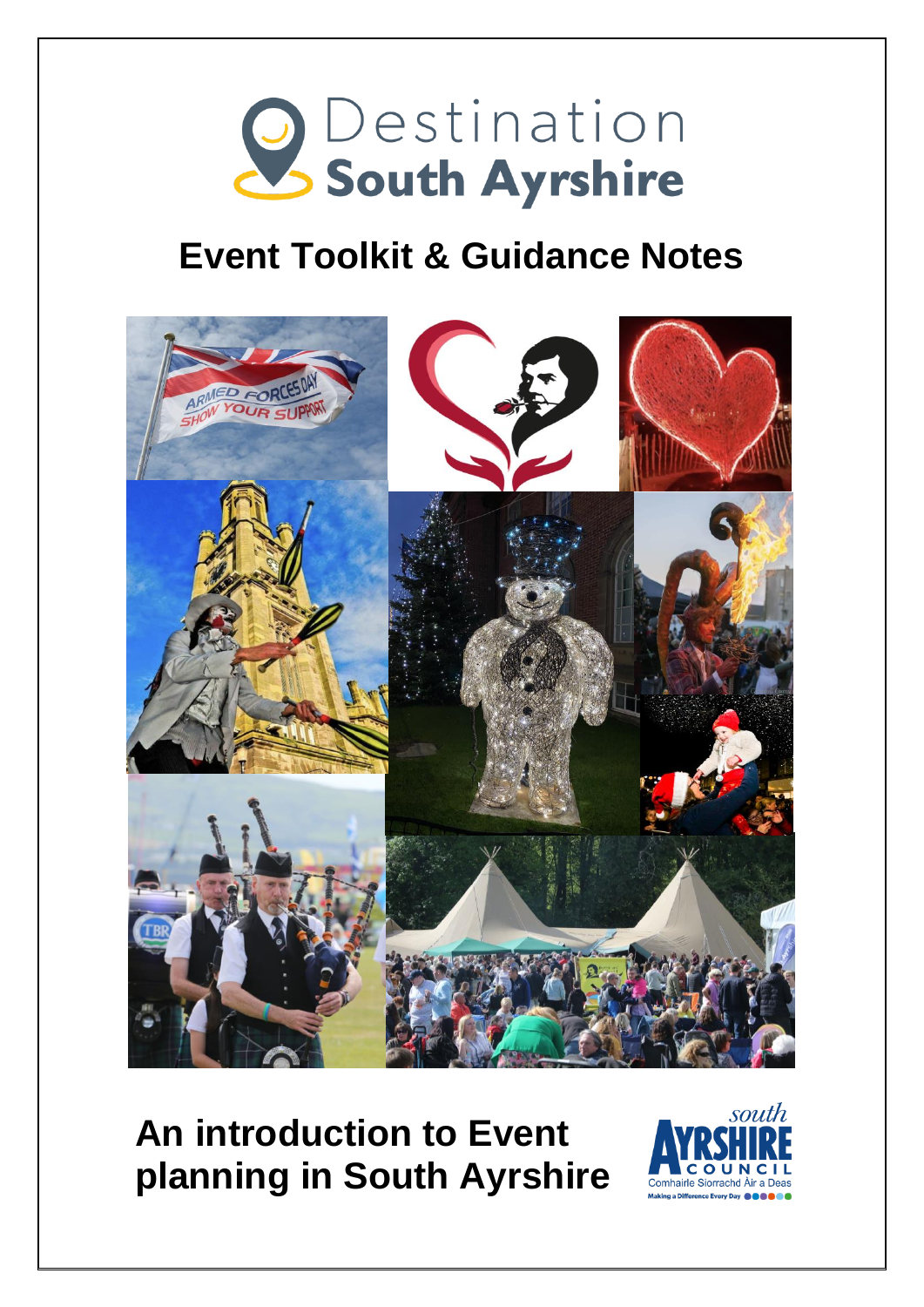With events in the South Ayrshire area being organised primarily by voluntary groups and local community organisations, this Event Toolkit has been developed as a guide to delivering a successful event.

\_\_\_\_\_\_\_\_\_\_\_\_\_\_\_\_\_\_\_\_\_\_\_\_\_\_\_\_\_\_\_\_\_\_\_\_\_\_\_\_\_\_\_\_\_\_\_\_\_\_\_\_\_\_\_\_\_\_\_\_\_\_\_\_\_\_\_\_\_\_\_\_\_\_\_\_\_\_\_\_\_\_\_\_\_\_\_\_\_\_\_\_\_\_\_\_

The guide gives general advice that should be used when arranging any type of event. However, it must be remembered that the term 'Event' is extremely diverse, ranging from a small car boot sale to a large outdoor carnival and therefore this guidance cannot be considered exhaustive. It is likely that additional guidance will be required for specialist events and larger scale activities.

It should be noted that almost all events will lead to some kind of financial commitment on the part of the event organisers, whether it be for payment of performers, specialist equipment or payment for appropriate licenses.

A few questions to consider initially may include:

- Date and start/finish times of the event?
- Does the event require set up and dismantle time to be added to the event time?
- Number of people attending?
- Will you be charging for the event?
- Is car parking required?
- Are you having music? If so in what format? (may lead to further questions)
- Are you having food? If so in what format purpose-built vans, BBQ, home catering (all of which will lead to other questions)
- What sort of entertainment or events will you have and what type eg. archery? Funfair rides? Bouncy castle? (all of which will lead to other questions)
- Will you be using / requiring power? (may lead to other questions)
- Will you be supplying toilets?
- Will you be providing first aid?
- Have you got all the relevant risk assessments, insurances and licences. (incl. Covid risk assessment)?



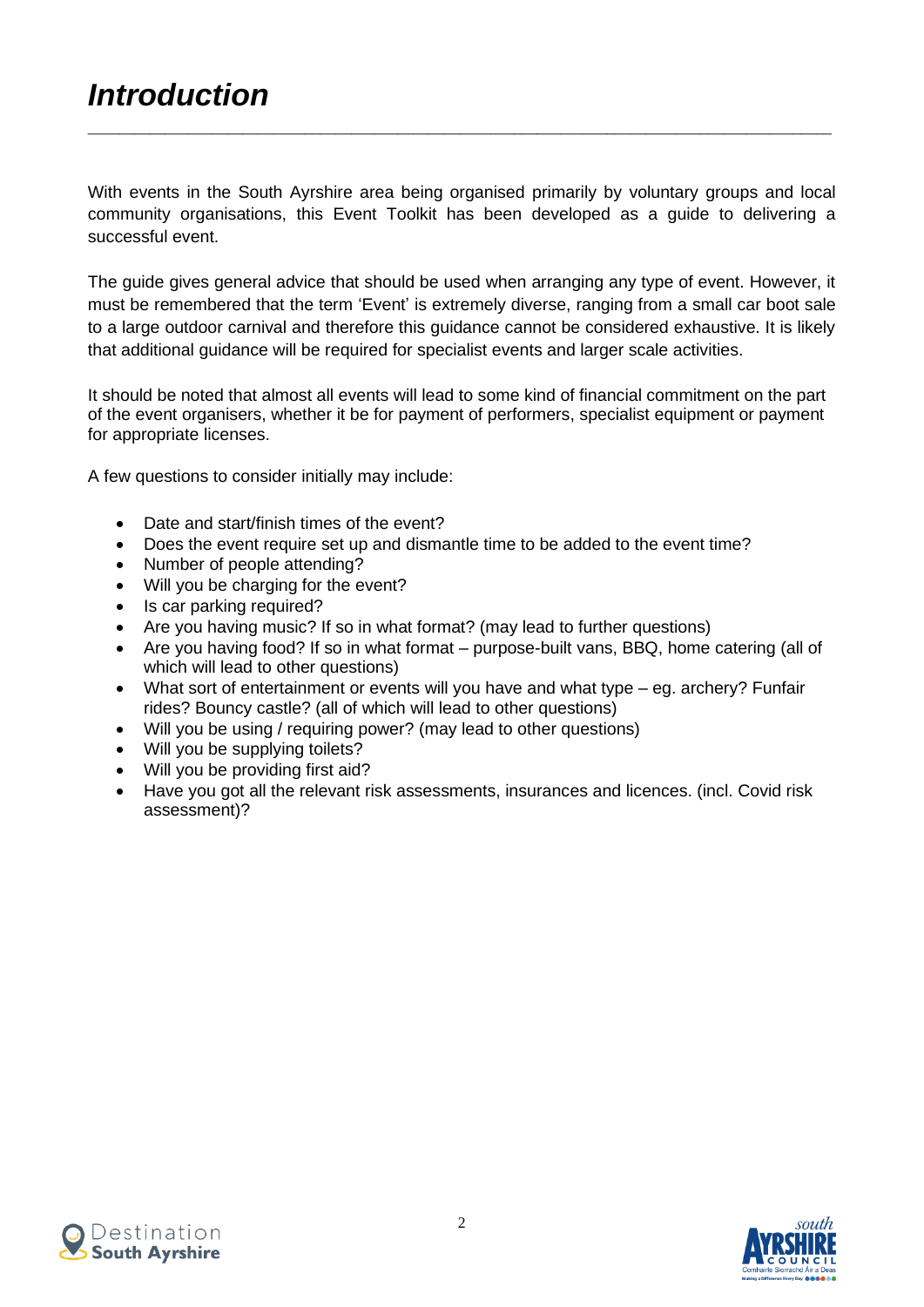Please remember that organisers of events have a legal responsibility to ensure the Health, Safety and Welfare of any employees, volunteer helpers or contractors involved in arranging the event and to the public and participants attending. This should be ensured by carrying out a detailed risk assessment. All hazards associated with the event should be identified, the level of risk assessed and appropriate action taken to ensure these risks are minimised and controlled. All events must comply with recognised safety standards and you must take all reasonable precautions to ensure the event takes place safely.

\_\_\_\_\_\_\_\_\_\_\_\_\_\_\_\_\_\_\_\_\_\_\_\_\_\_\_\_\_\_\_\_\_\_\_\_\_\_\_\_\_\_\_\_\_\_\_\_\_\_\_\_\_\_\_\_\_\_\_\_\_\_\_\_\_\_\_\_\_\_\_\_\_\_\_\_\_\_\_\_\_\_\_\_\_\_\_\_\_\_\_\_\_\_\_\_

A formal record should be kept of the risk assessments. A simple guidance note and an example form can be provided by SAC Licensing department. Completed forms should be retained for future reference. Although risk assessments should be completed at the planning stage, as things evolve and event plans develop, these should be reviewed and updated accordingly.

Where the event consists of more than one attraction e.g. a summer fete with various elements; a written risk assessment will be required for each activity. You will be required to identify and detail the risks and hazards potentially associated with each element of your event. A hazard can be identified as something with the potential to cause harm, such as:

- Any slip, trip or fall hazard
- Hazards relating to fire risks or fire evacuation procedures
- Any equipment or substances which would cause injury or damage to health

Any contractors involved in the event should also carry out their own risk assessments and you should obtain copies of these to retain for inspection.

Please note that South Ayrshire Council and our statutory partners may also carry out a risk assessment of your entire event based on the information you have been asked to provide.

If any agency raises concerns relating to your event, then you may be invited to attend a safety meeting to clarify control measures being put in place to ensure your event is run safely.

More information regarding risk assessments can be obtained from the Health and Safety Executive (HSE) (www.hse.gov.uk).



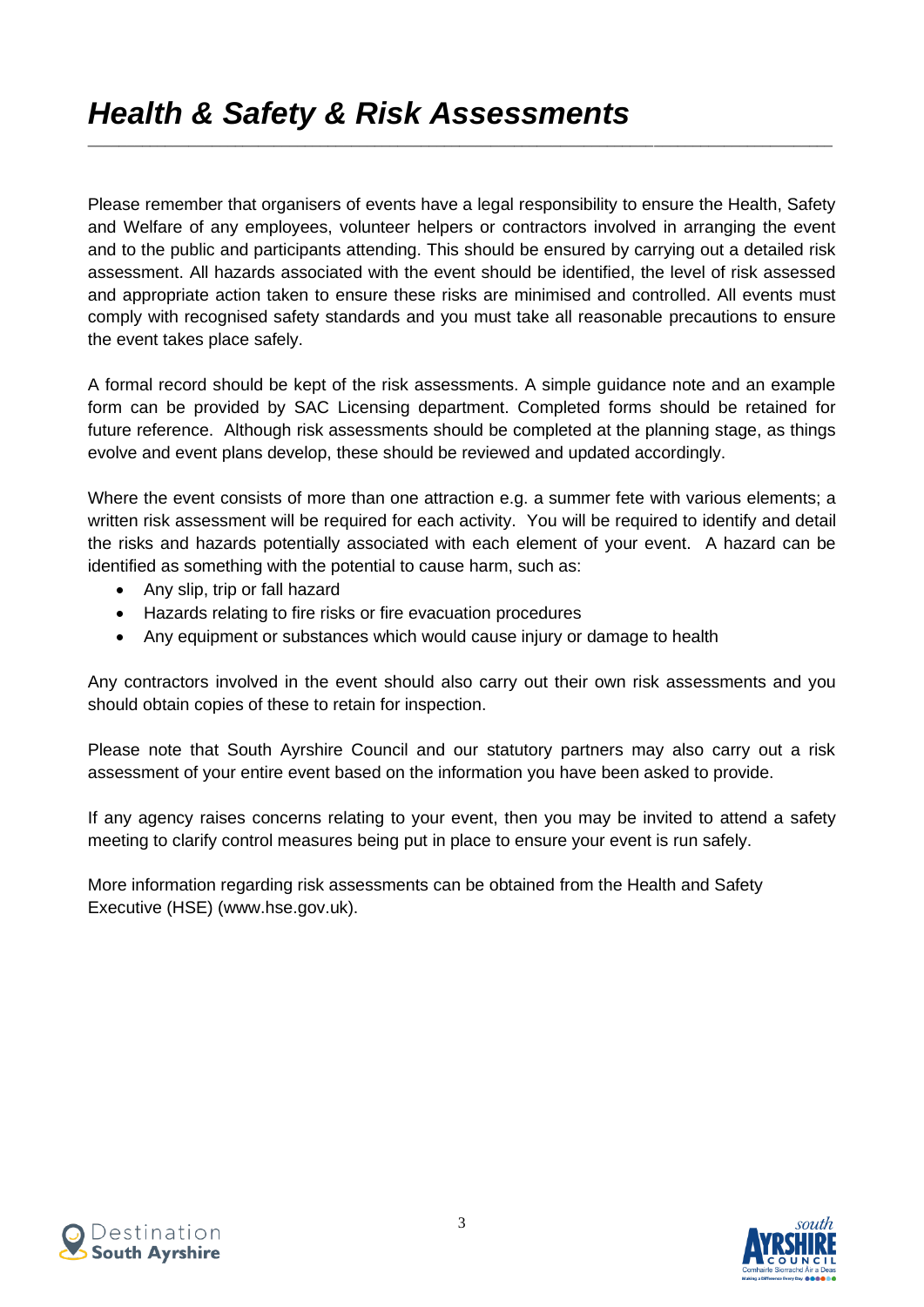**Check first if your event requires a Public Entertainment Licence (PEL), liquor licence (occasional), Market Traders or Temporary Traffic Regulation Order (TTRO). Telephone 01292 617682 and note that 12 weeks' notice may be required.**

\_\_\_\_\_\_\_\_\_\_\_\_\_\_\_\_\_\_\_\_\_\_\_\_\_\_\_\_\_\_\_\_\_\_\_\_\_\_\_\_\_\_\_\_\_\_\_\_\_\_\_\_\_\_\_\_\_\_\_\_\_\_\_\_\_\_\_\_\_\_\_\_\_\_\_\_\_\_\_\_\_\_\_\_\_\_\_\_\_\_\_\_\_\_\_\_

Detailed pre-planning is essential to ensure the event is successful. The following need to be considered at this stage:

- **Where.** Make sure the venue you have requested is suitable and available for the proposed date of your event. Do not forget to consider the impact on the local community, how easy it will be for people to get to the venue and any car parking requirements. Consider the suitability of the venue and any existing hazards, which may be on the site such as water hazards, overhead power lines etc. Consider whether emergency routes will be adequate.
- *When.* Consider the time of year, including the consequences of extreme weather conditions at an outside event. The day of the week and time will also need consideration regarding the nature of the event, noise and ease of travel etc. You will need to arrange lighting for an evening function and emergency exit lighting in tents/marquees. The event should not clash with any other major events in the area.
- **Who.** Identify the aims of the event. How many people are you expecting at your event? Are particular groups or types of people to be targeted, such as young children, teenagers, the elderly or disabled? If so, specific facilities may be required to accommodate them or additional stewards to ensure adequate safety standards are maintained. Is your event for a local audience or does it aim to attract tourists to the area?
- **What.** Decide on the type of activities to be held. Will there be any specific hazards? If possible, also try to establish the size of the proposed event and whether or not an entrance fee will be charged. Do any of the activities require barriers to keep visitors safe? Will any of the activities warrant the event to have a PEL or Temporary Traffic Regulation Order (TTRO)?
- *Specialist equipment***.** Will the activities require the use of any specialist equipment? If so, does this equipment pose any specific hazards? Will a particular activity need barriers etc? Some equipment may require certificates of erection by a competent person. Will specialist equipment required to be hired from an external contractor? This will require safety documentation to be submitted by contractor. Also, event organiser must consider the additional cost implication this may incur.
- *Welfare arrangements.* The event organiser must estimate the number of attendees to the event and consider its duration. You must ensure there are adequate Toilet and first aid requirements based on these estimations. If possible, it is best to locate toilet facilities at different points around the event location to reduce crowd and queue issues. Permanent toilets should be checked for adequacy and maintained during the event. Provision also needs to be made for lost children, missing persons, baby changing and lost property.



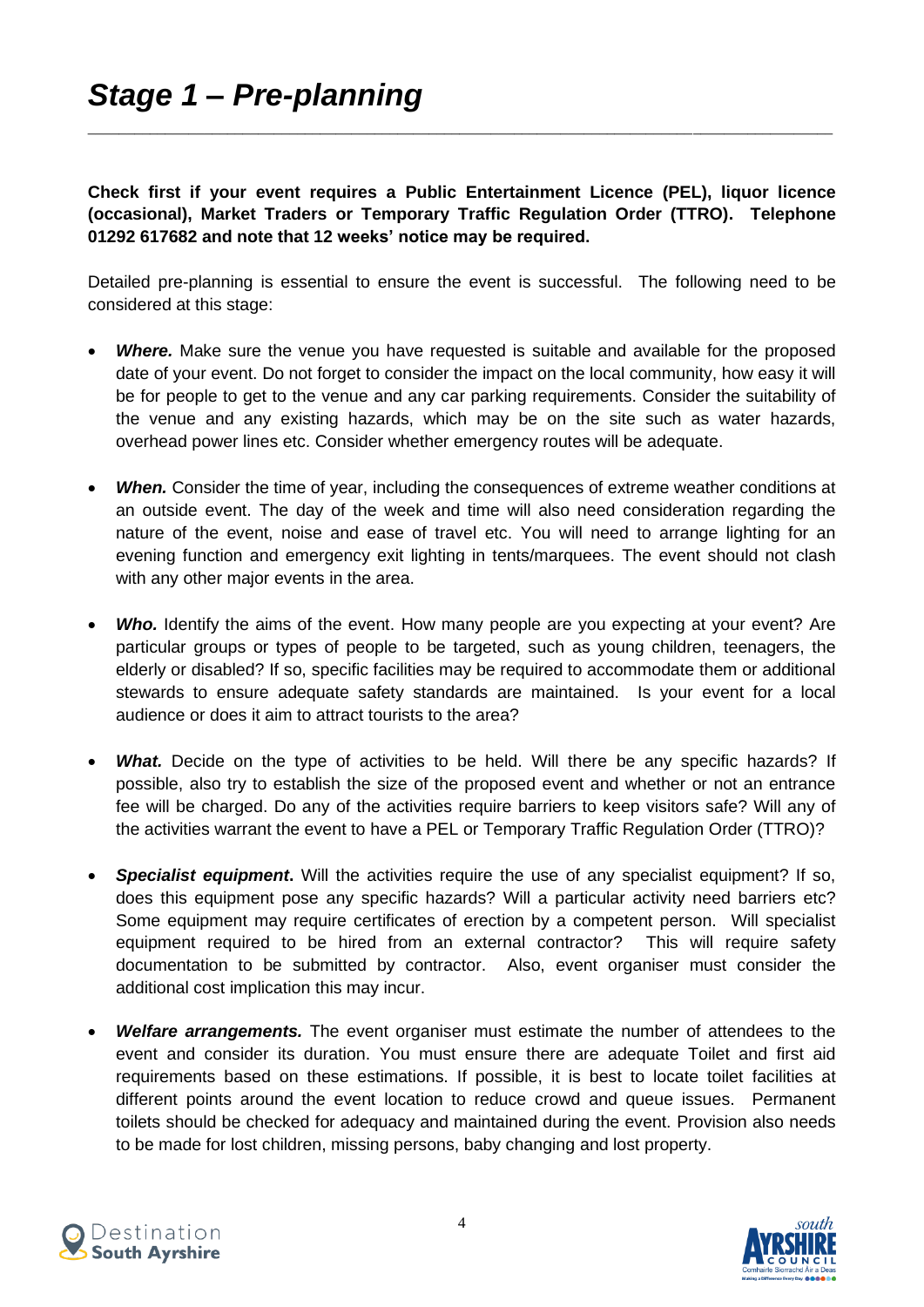## *Special permission.*

- **Licensing –** A Public Entertainment Licence may be needed if the event consists of music, dancing, singing or similar, or if it includes a display or exhibition of boxing, wrestling, judo, karate or similar sport. If you are intending to have a market then you may require a Market Operator's Licence. The local licensing officer should be contacted, and it should be noted that a fee may be charged for a licence. Contact: 01292 617682 to discuss further.
- **Raised Structures (Section 89) –** If your event involves the use of a platform stand, staging, or any similar structure, (other than lorry mounted structures) which is more than 600mm above ground level or greater above ground level, then an application under Section 89 of the Civic Government (Scotland) Act 1982 will be required. Normally a fee of £200.00 under Section 89/S) of the Act will apply. Application forms for the erection and use of a raised structure; the Design Certificate for the erection of a raised structure; and the Certificate of erection and inspection of a raised structure (to be completed by a member of the institution of civil a structural engineer; are available on the Council's website. Further advice can be obtained from the Council's Building Standards department.

Sufficient notice must be given for an inspection by Building Standards staff and if everything is in order a "consent to use a raised structure" will be issued.

- **Temporary Traffic Regulation Order (TTRO) –** Early engagement and regular updates should be provided to Police Scotland and Ayrshire Roads Alliance (ARA) for additional information.
- **Council owned land/property –** If you wish to hold the event on Council owned land, check what permissions are required and potential fees charged by contacting the Council's Estates department. You must also check the dates and times required are available on the proposed site.
- **Private Property –** If the event is to be held on private land, or where access to/ from the event is to be across private land, then organisers must identify and contact **each** of the landowners involved, to gain their permission for this.

| Department                  | <b>Contact Number</b> | Email                                          |
|-----------------------------|-----------------------|------------------------------------------------|
| Licensing                   | 01292 617682          | Licensing@south-ayrshire.gov.uk                |
| <b>Building Standards</b>   | 01292 616253          | Building.Standards@south-ayrshire.gov.uk       |
| <b>Environmental Health</b> | 0300 123 0900         | environmental.health@south-ayrshire.gov.uk     |
| Neighbourhood Services      | 01292 616441          | Gavin.Rowan@south-ayrshire.gov.uk - Ayr events |
|                             |                       | Jim.murphy@south-ayrshire.gov.uk - Other areas |
| Tourism,<br>&<br>Events     | 0300 123 0900         | events@south-ayrshire.gov.uk                   |
| Culture                     |                       |                                                |
| <b>Estates</b>              | 0300 123 0900         | Estates@south-ayrshire.gov.uk                  |
| Waste Management            | 0300 123 0900         |                                                |

## *Useful Contacts*:



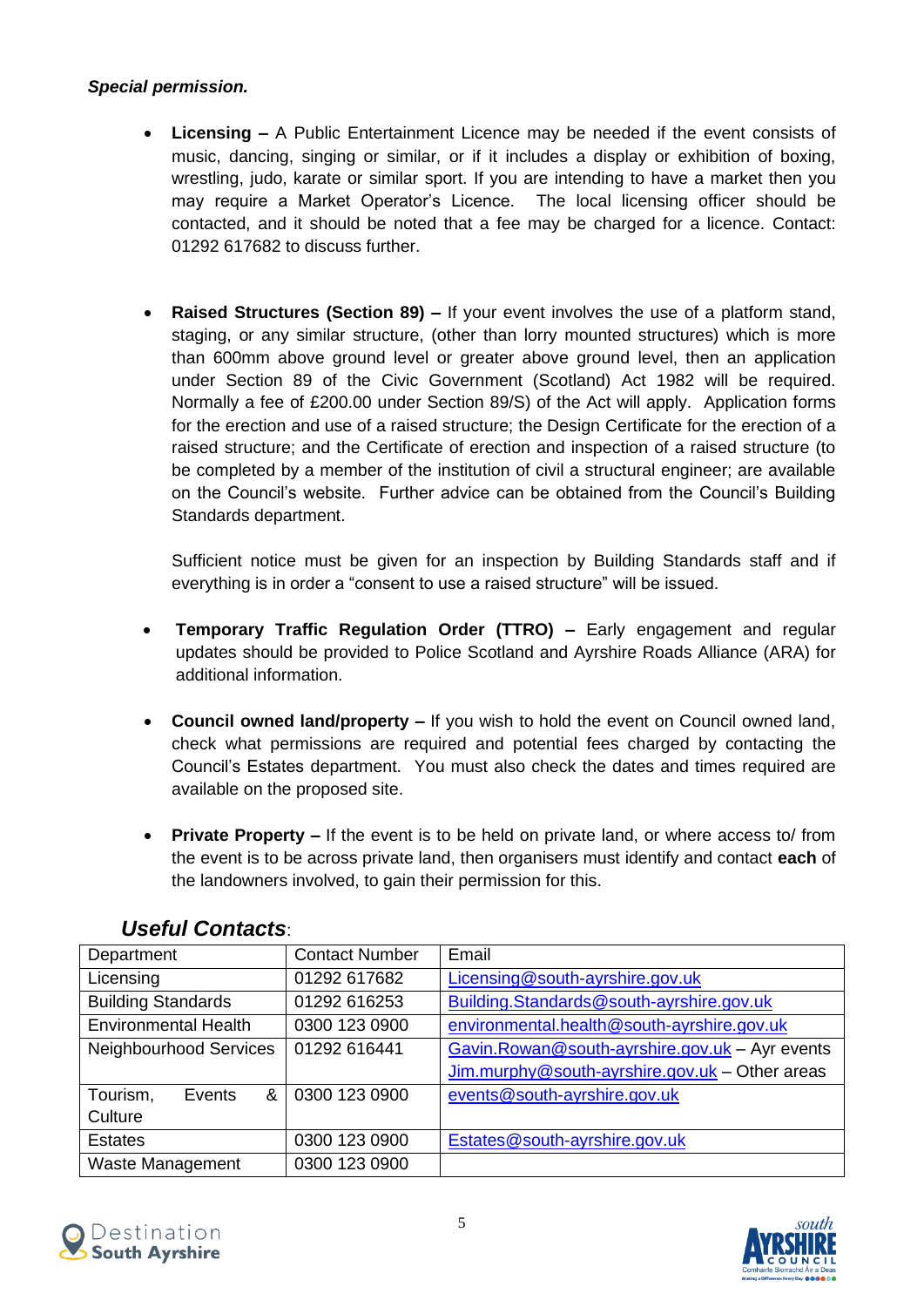- **Insurance.** All events will require Public Liability Insurance. All contractors and performers will also need their own public liability cover with a minimum cover of £5 million for each claim. Depending upon the nature of your organisation and the proposed event, other insurances may also be required. Quotations should be obtained from your insurance provider to ensure you are adequately covered. Please note, increased level of cover may be required dependent on the size and scale of your event. Contractors employed by the event organiser are required to carry similar insurance cover and you should check that this is in place before awarding any contracts.
- *Timescale***.** Set out the proposed timescale and give yourself as much time as possible to organise the event. You may need as much as 9 to 12 months planning. Some specialist advice may be required, and special permission could take time. Do not forget the summer can be a busy time with many events taking place within your area.
- *Event plan.* This should include all your health and safety arrangements. Once you have resolved all the issues referred to above, keep records of the proposals as a formal plan for the event. This will help you when carrying out your risk assessments.
- *Additional plans.* Additional plans which, depending on the scale of the event, may need consideration are: Medical plan, Stewarding plan, Traffic Management plan and/or Waste Management plan.



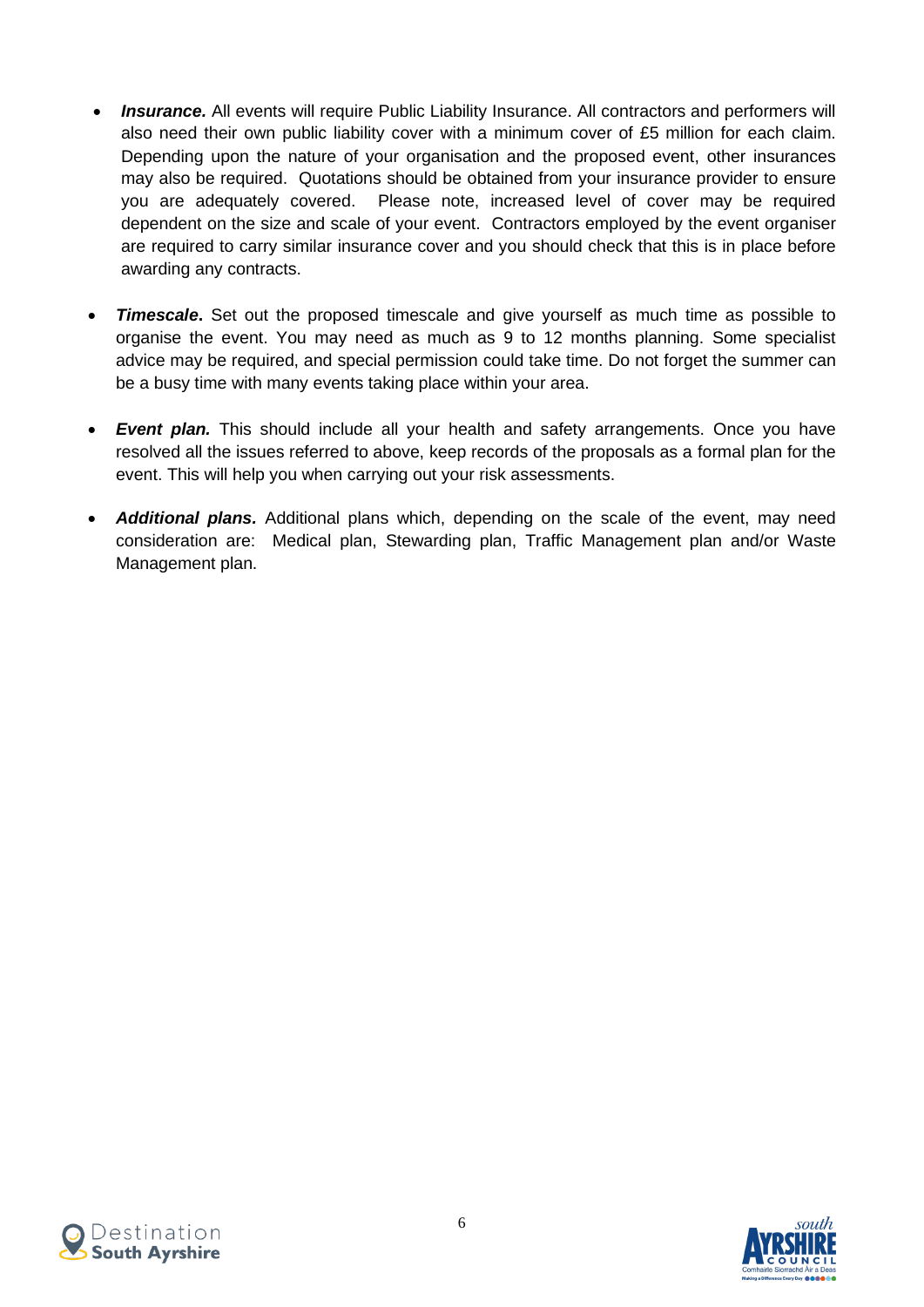Once you have decided on the fundamental objectives behind the activities, you can then start to organise the event in detail. Remember to write things down as you go and to keep the event plan up to date.

\_\_\_\_\_\_\_\_\_\_\_\_\_\_\_\_\_\_\_\_\_\_\_\_\_\_\_\_\_\_\_\_\_\_\_\_\_\_\_\_\_\_\_\_\_\_\_\_\_\_\_\_\_\_\_\_\_\_\_\_\_\_\_\_\_\_\_\_\_\_\_\_\_\_\_\_\_\_\_\_\_\_\_\_\_\_\_\_\_\_\_\_\_\_\_\_

- *Establish a committee.* Regardless of the size of your event, you will most probably need others to assist with the organising. Identify specific responsibilities for all committee members. One person should be identified as the event manager and be responsible for liaison with other organisations such as the local Council, Police Scotland and other emergency services. One person, with suitable experience, should be given overall responsibility for health and safety and another person co-ordination and supervision of stewards.
- *Liaison.* Contact the police, fire, NHS Health Board and ambulance services as well as first aid providers and SAC internal services (see useful contact list above). Tell them about the event and ask them for advice. This group will decide what additional information or control measures are required regarding specific activities and contact the event organiser. Other emergency services may need to be contacted such as HM Coastguard for waterborne events at sea and the Civil Aviation Authority (CAA) for airborne activities including the use of Drones. A 'Police Notification Form' should also be completed.
- **Site plan.** Draw out a site plan identifying the position of all the intended attractions and facilities. It is useful to include icons to represent each item of infrastructure. Plan out and designate: Entrance and exit points Circulation routes & walkways Vehicle access Emergency evacuation paths Car parking **Staging** PA Systems **Toilets** Bins & Recycling points **Catering Stalls** Muster points **Marquees** First Aid Information Point (including lost children, lost property etc)



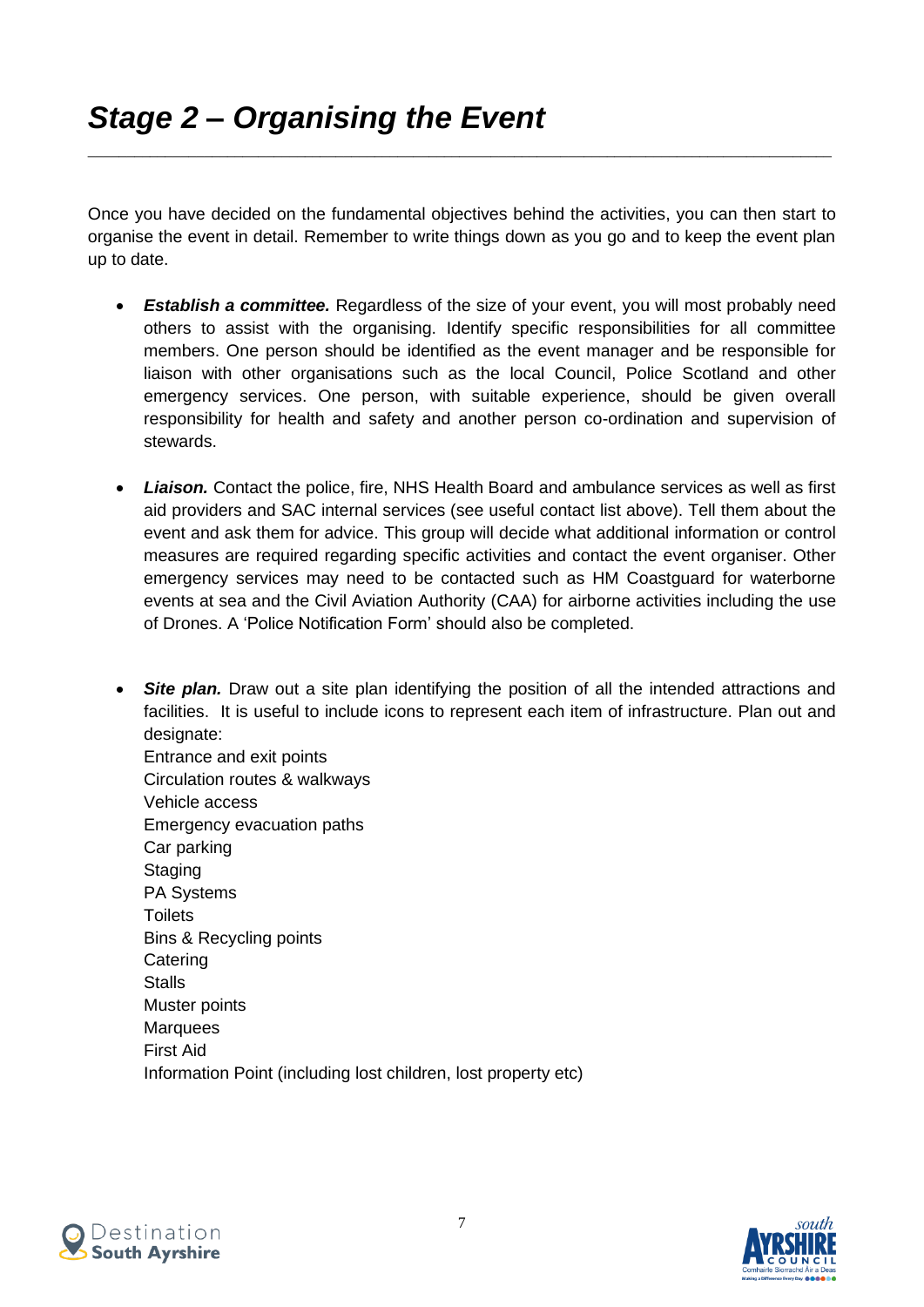- **Emergency plan.** A formal plan should be established to deal with any emergency situations, which may arise during the event. The complexity of this will depend upon the size and nature of the event itself. A simple easy to follow plan will be acceptable for a small event. You may have to liaise with the emergency services, local NHS Health Board and the council's emergency planning officer and create a planning team to consider all potential major incidents and how you would deal with them. Organisers of larger events may require setting up a Multi Agency Co-ordination Centre (MACC) on-site. Contact the local Council for further information.
- **Temporary structures.** Many events will require temporary structures such as staging, tents, marquees, stalls etc. Decide where this equipment is to be obtained, who will erect it and what safety checks will be required. The location of any such structures should be identified on the site plan. Consider whether barriers will be required to protect the public against specific hazards such as moving machinery, barbecues, vehicles and any other dangerous displays etc. In some cases, barriers will need to have specified safety loadings dependent upon the number of people likely to attend. Maximum numbers/exits/travel distances should also be included. Temporary structures should only be obtained from experienced suppliers who should provide all technical data on stress calculations and safety. These certificates will be checked through the licensing process.
- *Catering.* Ensure any caterers have been licensed by the local Council and that they will be sensibly positioned such as away from children's activity areas and near to water supplies etc. as well as ensuring health and safety controls are in place. Adequate space should be left between catering facilities to prevent any risk of fire spread. Obtain a copy of each caterers' food hygiene certification. Catering units should be clearly identified on your site plan. Licenced caterers should always be used and ensure that all catering requirements are planned in sufficient time to ensure food safety remains a priority. For further advice contact SAC Environmental Health department.
- *Stewards.* Stewards should be recruited through a recognised security agency. Some events may require stewards to assist with crowd control, keeping emergency exits clear, looking out for hazards and sorting out any problems with bad behaviour. Stewards must be briefed on all aspects of the event and emergency arrangements, be aware of site plan and be easily visible and identifiable. Stewards should be provided with a means to communicate.
- *Crowd control.* The type of event and the numbers attending will determine the measures needed. Consideration will need to be given to the number and positioning of barriers, and the provision of a public address system.
- *Numbers attending.* The maximum number of people the event can safely hold must be established. This may be increased or reduced dependent upon the activities being planned. The numbers of people attending the event may have to be counted to prevent overcrowding. Remember that one particular attraction may draw large numbers of visitors.
- *Provision for the disabled.* Specific arrangements should be made to ensure wheelchair access and sufficient designated vehicle parking for disabled visitors is provided, and that all facilities comply with the social inclusion policies of the Council.



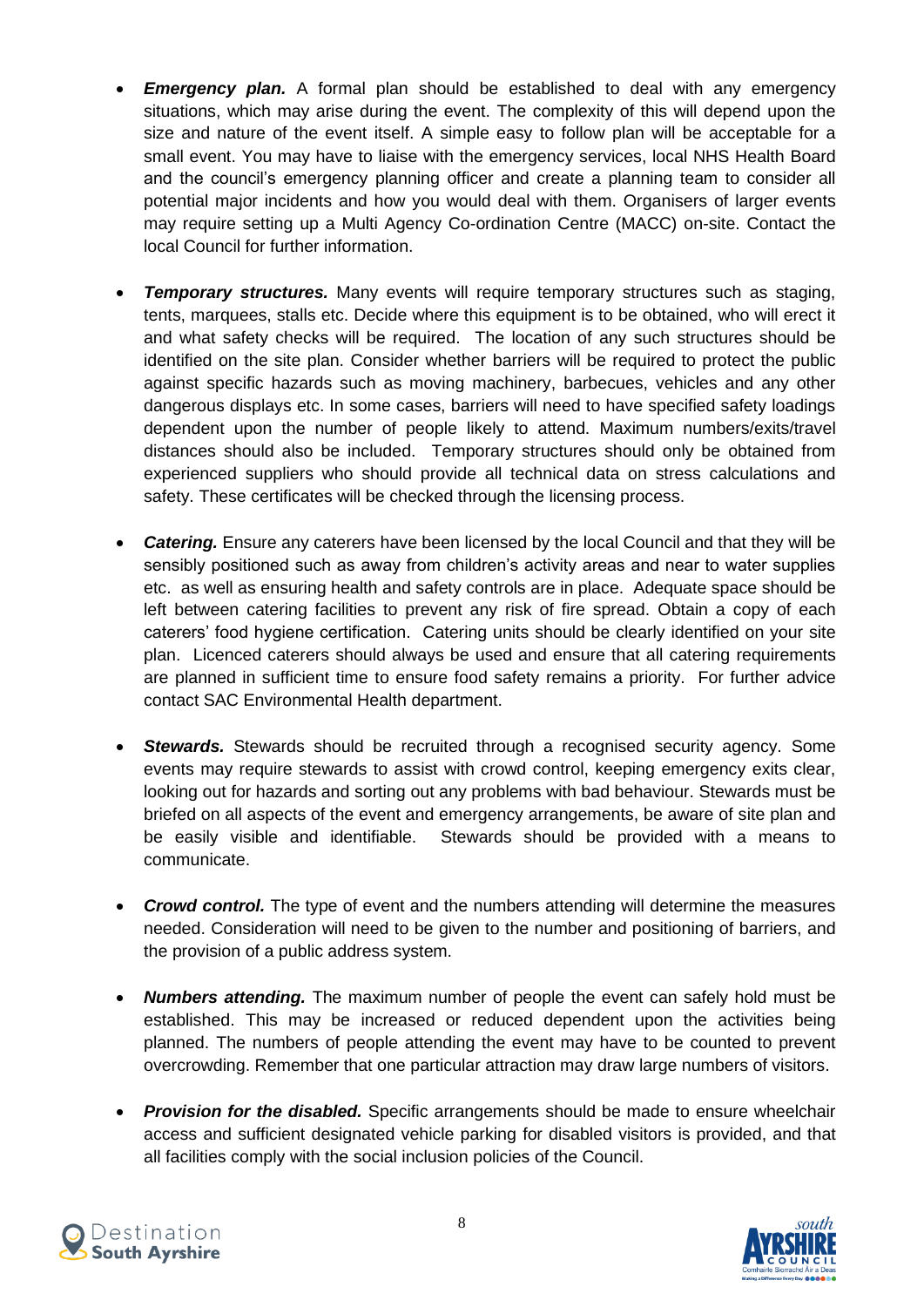- **Security.** Depending upon the nature of the event, specific security arrangements may be necessary, including arrangements for securing property overnight. Cash collection should be planned to ensure this is kept to a minimum at collection points and that regular collections are made to a secure area. Following your risk assessment, stewards or helpers collecting cash may require money belts or other carrying facilities. Counting and banking arrangements should be given careful consideration.
- *First Aid.* Specific arrangements should be made for the provision of first aid or appropriate medical cover and will vary dependant on the size, nature and location of your event. Further detail on this can be found on the Health and Safety Executive (HSE) (www.hse.gov.uk). Sufficient first aid provision should be available to everyone working, performing or attending your event
- **Traffic Control.** Most events will need some sort of Traffic Management including clearly labelled entrances and exits and stewards to guide traffic and assist with parking and access arrangements for emergency vehicles. Ayrshire Roads Alliance (ARA) may also provide further specific event instruction, eg parking or route recommendations.
	- **On-site traffic.** Contractors and/or performers vehicles and other traffic should be carefully managed to ensure segregation from pedestrians. It may be necessary to only permit vehicular access at specific times and not during the event itself. Separate entrances should be provided for vehicles and pedestrians with specific arrangements for emergency vehicle access. Car parking facilities will be required at most events and these will have to be stewarded. Consider where such facilities should be situated. A 5mph speed limit must be established on site.
	- *Off-site traffic.* Unplanned and uncontrolled access and egress to a site can result in a serious accident. Traffic control both inside and outside the site should be discussed with the Police Scotland and Ayrshire Roads Alliance (ARA). Adequate signs and directions should be provided in prominent positions on the approaches to the entrances along with stewards to guide traffic entering and exiting the site during the allocated times. If road closures, signs on the highway, traffic diversions and/or the placement of cones are required, then an application must be made for a Temporary Traffic Regulation Order (TTRO) and/or approval from the highway authority.
- *Transportation***.** Local rail and bus companies should be advised of larger events to establish if existing services will be adequate. You will also need to liaise with Ayrshire Roads Alliance (ARA) well in advance of the event if road closures or diversions are required.
- *Contractors.* All contractors should be vetted to ensure they are competent to undertake the tasks required of them. Wherever possible, personal references should be obtained and followed up. Ask contractors for a copy of their safety policy, risk assessments and insurances and satisfy yourself that they will perform the task safely. Always ask to see their public liability insurance certificate, which should provide cover of at least £5 million for each claim. Provide contractors with a copy of the event plan and arrange liaison meetings to ensure they will work within your specified parameters.



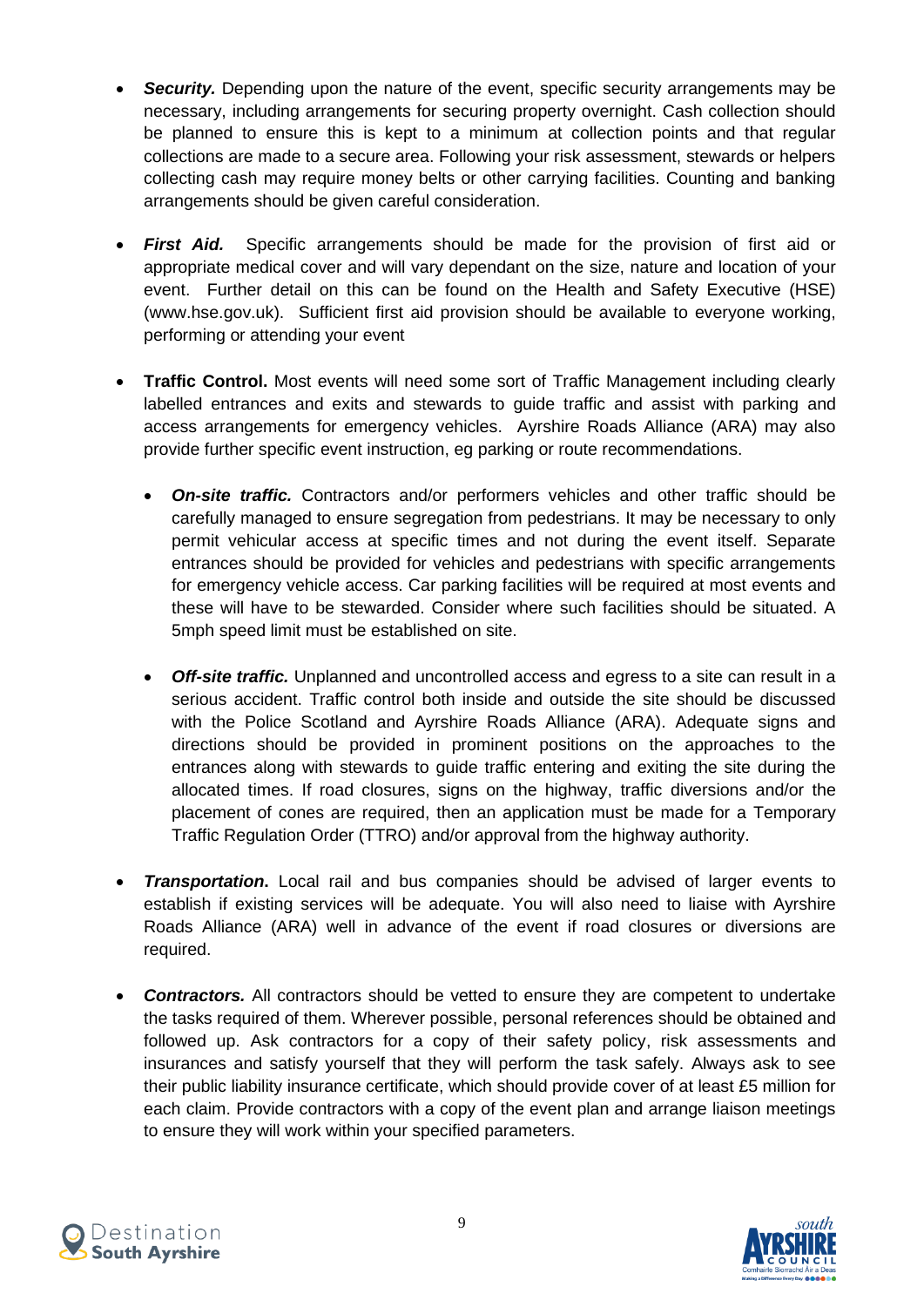- **Performers.** All performers should have their own insurances and risk assessments and the same considerations will apply as for contractors. Where amateur performers are being used, discuss your detailed requirements with them and ensure they will comply with your health and safety rules and event plan.
- *Facilities and utilities.* Where electricity, gas or water is to be used, detailed arrangements must be made to ensure the facilities are safe. All portable electrical appliances including extension leads etc. should be tested for electrical safety and a record kept. Any hired equipment should come with a certificate of electrical safety.

Where events are taking place outside, residual current circuit breakers should be used and if possible, the power supply stepped down**.** All cables will have to be safely channelled to eliminate any electrical and tripping hazards. Potential hazards due to extreme weather should not be overlooked at outside events. Portable gas supplies for cooking should be kept to a minimum in designated areas away from the general public. The same should apply to any fuel supplies such as portable generators etc. Generators should be suitably fenced or barriered to prevent public access. All these arrangements should be clearly shown on the site plan and agreed in advance.

- *Contingency plans.* Consider the implications of extreme weather or other conditions which may have a significant impact on the event. Will the event be cancelled or abandoned? Could specialist matting be hired in at short notice? Or could the event be moved to an alternative inside venue. There could also be other scenarios, which should be planned for, such as dealing with a disappointed crowd if the main attraction has not turned up. Some facilities, eg a marquee or catering stall could potentially pose a safety issue especially in high winds so their location must be planned carefully ensuring regular safety checks are carried out and also consider an alternative option, should the weather dictate that a marquee cannot be erected.
- *Clearing up.* Arrangements will be required for waste disposal and rubbish clearance both during and after the event. Individuals should be designated specific responsibilities for emptying rubbish bins and clearing the site. Consider the provision of separate bins for recycling. Further advice on the provision of bins can be obtained from SAC Waste Management department. Litter picking throughout the event should also be considered where appropriate.
- *Risk assessments.* Taking all the above into consideration, you should establish which specific hazards require individual risk assessment. Initial assessments should be undertaken, and any remedial action specified in the updated event plan. A timescale should be specified where necessary.



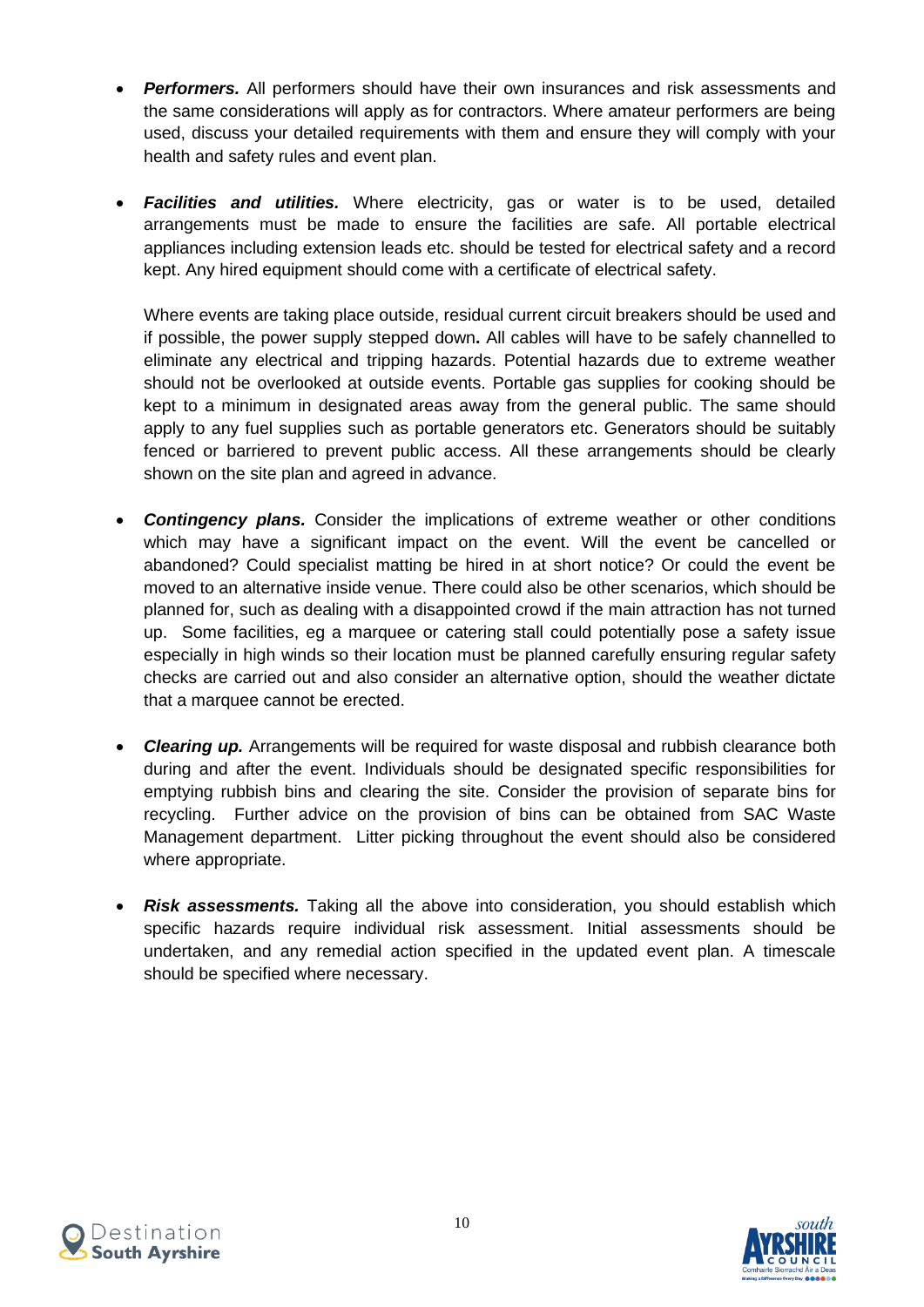- *Event Grounds.* Prior to the Event being held on Council owned property, a joint site inspection will be held between the event organiser and Neighbourhood Services department (details in useful contact lists above). For events being held on Common Good or Council owned land, during this inspection, the condition of the ground will be recorded, and the event organiser will be required to return the ground to this condition following the event. Certain events being held on Common Good or Council owned land may require the event organiser to pay the Council a bond covering the cost of reinstating the ground. The bond will be returned in full to the event organiser if the ground is reinstated to the reasonable satisfaction of the Council. If for any reason the ground is not reinstated by the event organiser to the condition noted prior to the event, then the work will be carried out by the Council with the cost deducted from the bond.
- *Sustainable Events.* South Ayrshire Council are committed to sound environmental management practices and we would therefore like to encourage events to adopt the same approach by – donating unused materials; make recycling easy and prohibiting single-use plastics by using paper straws, cups and plates. Further information is available on Sustainability upon request.
- **Noise.** It is the responsibility of the event organiser to limit the effect of noise from your event on nearby residents and businesses. Potential noise can be reduced by careful location of staging, speakers and generators. It may be advisable to notify nearby residents and businesses of the date and time of your event and supply a contact name and number. SAC Environmental Health department would be able to provide further assistance with noise queries.
- *Electrical Equipment.* If electrical equipment is required for your event, eg generators etc. You must consider who is supplying the equipment and where and how it can be safely setup. Electrical certification will be required to demonstrate that any installation and supply is safe for use. Where portable electrical equipment is used, Portable Appliance Testing (PAT) certification will be required.



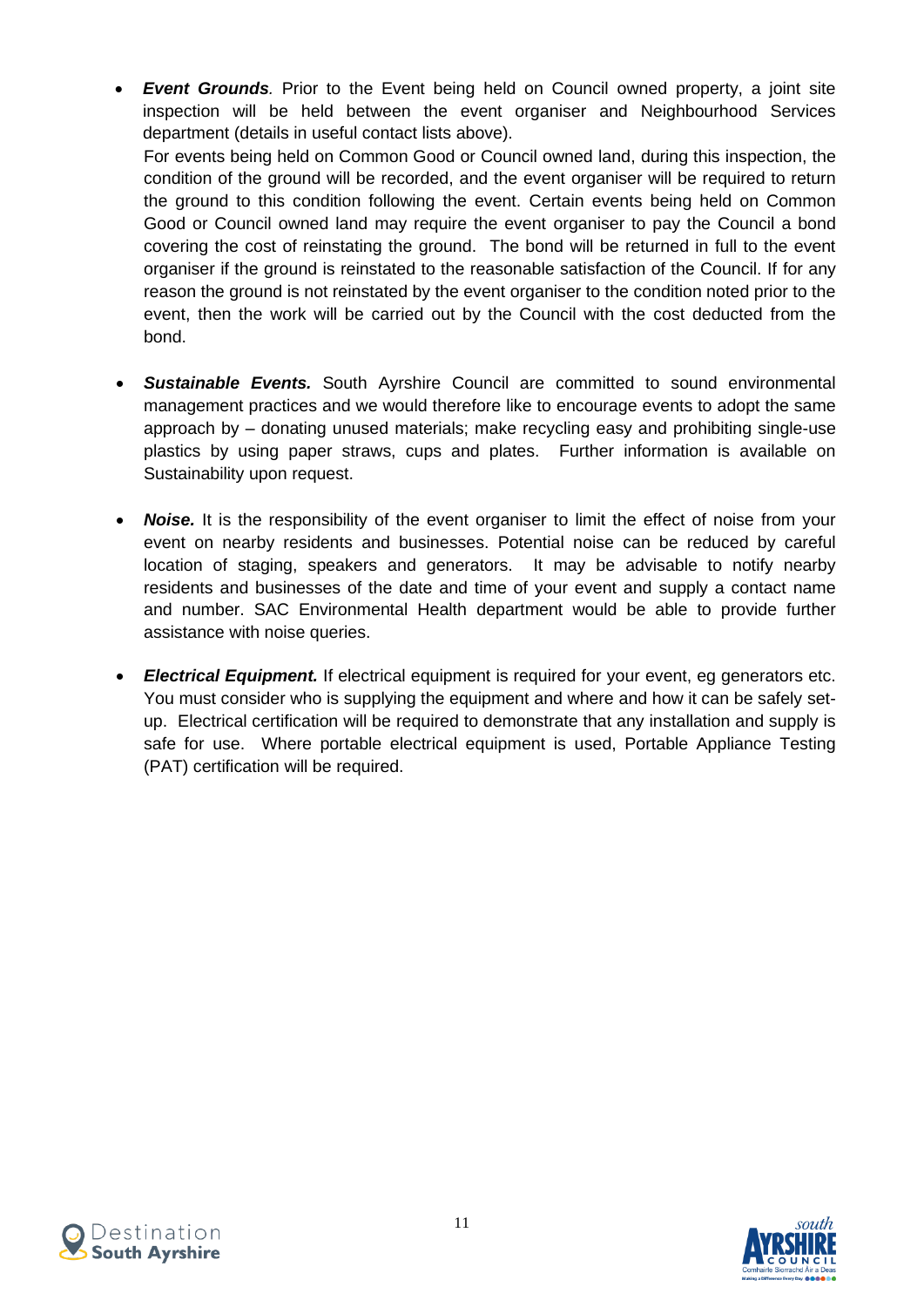Just prior to the event commencing, a detailed safety check will be carried out by South Ayrshire Council before the licence is signed. This will include the following:

\_\_\_\_\_\_\_\_\_\_\_\_\_\_\_\_\_\_\_\_\_\_\_\_\_\_\_\_\_\_\_\_\_\_\_\_\_\_\_\_\_\_\_\_\_\_\_\_\_\_\_\_\_\_\_\_\_\_\_\_\_\_\_\_\_\_\_\_\_\_\_\_\_\_\_\_\_\_\_\_\_\_\_\_\_\_\_\_\_\_\_\_\_\_\_\_

- **Routes.** Ensure clear access and exit routes and adequate circulation within the site paying particular attention to emergency routes.
- **Inspections.** A walk-through inspection of the site should be carried out immediately prior to, during and after the event to identify any potential hazards and to check out communications are working. You will carry out more than one inspection during the event. All defects should be noted and the remedial action taken. Checklists should be retained for future reference. Adequate notice must be given to Building Standards and Environmental Health departments to allow for PEL and Section 89 inspections.
	- **Siting.** Make sure that all facilities and attractions are correctly sited as per your agreed site plan. Be certain that the first aid facilities and fire extinguishers are in place. Check waste bins are in their correct locations and are easily identified.
	- *Signage.* Ensure adequate signage is displayed where necessary. This should include emergency exits, first aid points, information and lost children points and other welfare facilities such as toilets.
	- *Vehicles.* Check that all contractors, performers and exhibitors' vehicles have been removed from the site or parked in the designated area before the public are permitted to enter.
	- *Structures.* Ensure all staging, seating, marquees and lighting structures have been erected safely and that certification has been obtained from the relevant contractors and South Ayrshire Council has a record of this.
	- *Barriers.* Check that all barriers and other protection against hazards are securely in place and there is no risk of falling from staging or other facilities.
	- *Stewards.* Make sure that all staff have arrived and are in their correct location. Ensure all stewards are wearing the correct clothing for easy identification.
	- *Lighting.* Check all lighting is working, including any emergency lighting.
	- *Public information.* Make sure the public address system is working and can be heard in all areas.
	- **Briefing.** Check that all stewards and staff have been fully briefed and understand their responsibilities.
	- *Hiring of equipment.* Certain equipment and services can be hired/supplied by South Ayrshire Council's Neighbourhood Services department.